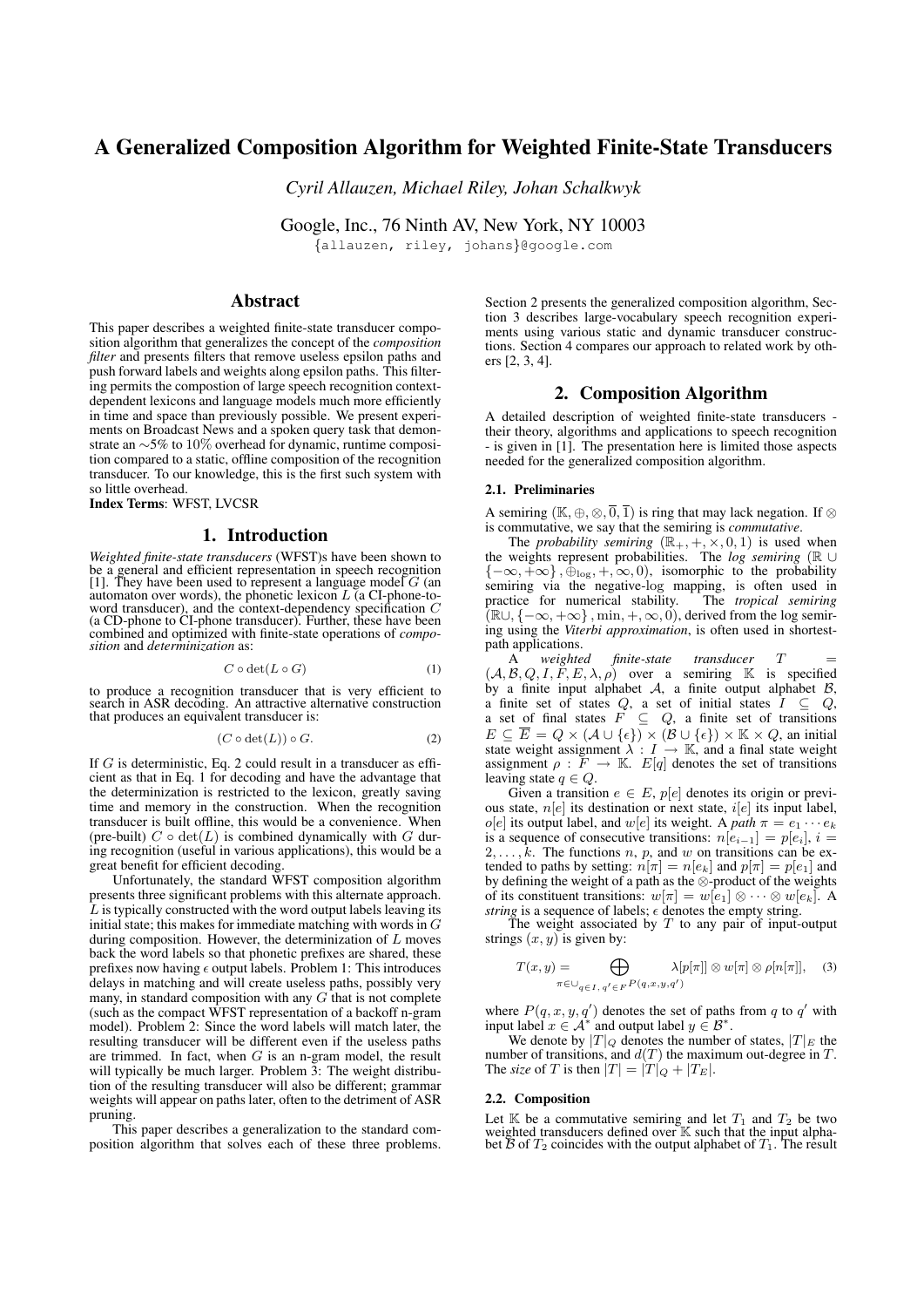of the composition of  $T_1$  and  $T_2$  is a weighted transducer denoted by  $T_1 \circ T_2$  and specified for all  $x, y$  by:

$$
(T_1 \circ T_2)(x, y) = \bigoplus_{z \in \mathcal{B}^*} T_1(x, z) \otimes T_2(z, y). \tag{4}
$$

Leaving aside transitions with  $\epsilon$  inputs or outputs, the following rule specifies how to compute a transition of  $T_1 \circ T_2$ from appropriate transitions of  $T_1$  and  $T_2$ :  $(q_1, a, b, w_1, q_1)$  and  $(q_2, b, c, w_2, q'_2)$  results in  $((q_1, q_2), a, c, w_1 \otimes w_2, (q'_1, q'_2)).$ A simple algorithm to compute the composition of two  $\epsilon$ -free transducers, following the above rule, is given in [1].

More care is needed when  $T_1$  has output  $\epsilon$  labels or  $T_2$  input  $\epsilon$  labels. An output  $\epsilon$  label in  $T_1$  may be matched with an input  $\epsilon$  label in  $T_2$ , following the above rule with  $\epsilon$  labels treated as regular symbols. However, an output  $\epsilon$  label may also be read in  $T_1$  without matching any actual transition in  $T_2$ . This case can be handled by the above rule after adding self-loops at every state of  $T_2$  labeled on the inner tape by a new symbol  $\epsilon^L$  and on the outer tape by  $\epsilon$  and allowing transitions labeled by  $\epsilon$  and  $\epsilon^L$ to match. Similar self-loops are added to  $T_1$  for matching input  $\epsilon$  labels on  $T_2$ . However, this approach can result in redundant  $\epsilon$ -paths since an epsilon label can match in the two above ways. The redundant paths must be *filtered* out because they will produce incorrect results in non-idempotent semirings (like the log semiring). We introduced the  $\epsilon^L$  label to distinguish these two types of match in the filtering.

In [1], a *filter transducer* is introduced that is used with relabeling and the  $\epsilon$ -free composition algorithm to correctly implement composition with  $\epsilon$  labels. Our composition algorithm extends this by generalizing the *composition filter*.

Our algorithm takes as input two weighted transducers  $T_1 = (\mathcal{A}, \mathcal{B}, Q_1, I_1, F_1, E_1, \lambda_1, \rho_1)$  and  $T_2 = (\mathcal{B}, \mathcal{C}, Q_2, I_2, F_2, E_2, \lambda_2, \rho_2)$  over a semiring K and a composition filter  $\Phi = (T_1, T_2, Q_3, i_3, \perp, \varphi, \rho_3)$ , which has a set of filter states  $Q_3$ , a designated initial filter state  $i_3$ , a designated blocking filter state  $\bot$ , a transition filter  $\varphi$  :  $E_1^L \times$  $E_2^L \times Q_3 \to \overline{E}_1 \times \overline{E}_2 \times Q_3$  where  $E_n^L = \bigcup_{q \in Q_n} E^L[q],$  $E^{L}[q_1] = E[q_1] \cup \{(q_1, \epsilon, \epsilon^L, \bar{1}, q_1)\}\;$  for each  $q_1 \in Q_1$ ,  $E^{L}[q_2] = E[q_2] \cup \{ (q_2, \epsilon^L, \epsilon, \bar{1}, q_2) \}$  for each  $q_2 \in Q_2$  and a final weight filter  $\rho_3 : Q_3 \to \mathbb{K}$ .

We shall see that the filter can be used in composition to block the expansion of some states (by entering the ⊥ state) and modify the transitions and final weights (useful for optimizations).

The states in the output of composition are identified with triples of a state from each of the two input transducers and one from the filter. In particular, the algorithm outputs a weighted finite-state transducer  $T = (\mathcal{A}, \mathcal{C}, Q, I, F, E, \lambda, \rho)$  implementing the composition of  $T_1$  and  $T_2$  where  $Q \subseteq Q_1 \times Q_2 \times Q_3$ and  $I \subseteq I_1 \times I_2 \times \{i_3\}.$ 

Figure 1 gives the pseudocode of this algorithm.  $E$  and  $F$ are all initialized to the empty set and grown as needed. The algorithm uses a queue  $S$  containing the set of state triples of states yet to be examined. The queue discipline of  $S$  is arbitrary and does not affect the termination of the algorithm. The state set  $Q$  is initially the set of triples of initial states of the original transducers and filter, as is  $I$  and  $S$  (line 1). Each time through the loop in lines 3-14, a new triple of states  $(q_1, q_2, q_3)$ is extracted from S (lines 3-4). The final weight of  $(q_1, q_2, q_3)$ is computed by ⊗-multiplying the final weights of  $q_1$  and  $q_2$ and the final filter weight when they are all final states (lines 5- 7). Then, for each pair of transitions, the transition filter is first applied. If the new filter state is not the blocking state  $\perp$  and a new transition is created from the filter-rewritten transitions  $(e'_1, e'_2)$  (line 14). If the destination state  $(n[e'_1], n[e'_2], q'_3)$  has not been found previously, it is added to  $Q$  and inserted in  $S$ (lines 11-13).

The composition algorithm presented here and several simple filters are available in the *OpenFst* library [10].

WEIGHTED-COMPOSITION $(T_1, T_2)$ 1  $Q \leftarrow I \leftarrow S \leftarrow I_1 \times I_2 \times \{i_3\}$ 2 while  $S \neq \emptyset$  do<br>3  $(q_1, q_2, q_3) \leftarrow$ 3  $(q_1, q_2, q_3) \leftarrow \text{HEAD}(S)$ <br>4 DEOUEUE(S) 4 DEQUEUE(S) 5 if  $(q_1, q_2, q_3) \in F_1 \times F_2 \times Q_3$  then 6  $F \leftarrow F \cup \{(q_1, q_2, q_3)\}\$ 7  $\rho(q_1, q_2, q_3) \leftarrow \rho_1(q_1) \otimes \rho_2(q_2) \otimes \rho_3(q_3)$  $8 \t M \leftarrow \begin{array}{c} \{(e_1, e_2) \in E^L[q_1] \times E^L[q_2] \text{ such that} \\ \left( e_1, e_2, e_2, e_3 \right) - \left( e_1' - e_2' \right) \text{ with } e_1' \end{array}$  $\varphi(e_1, e_2, q_3) = (e'_1, e'_2, q'_3)$  with  $q'_3 \neq \perp$ 9 for each $(e_1, e_2) \in M$  do  $\neq 9$  for each  $(e_1, e_2) \in M$  do 10  $(e'_1, e'_2, q'_3) \leftarrow \varphi(e_1, e_2, q_3)$ 11 if  $(n[e'_1], n[e'_2], q'_3) \notin Q$  then 12  $Q \leftarrow Q \cup \{(n[e'_1], n[e'_2], q'_3)\}$ 13 ENQUEUE $(S, (n[e'_1], n[e'_2], q'_3))$ 14  $E \leftarrow E \cup \{((q_1, q_2, q_3), \tilde{i}[e'_1], o[e'_2],$  $w[e'_1] \otimes w[e'_2], (n[e'_1], n[e'_2], q'_3))\}$ 15 return T

Figure 1: Pseudocode of the composition algorithm.

#### 2.3. Composition Filters

In this section, we consider particular composition filters.

#### *2.3.1. Trivial Filter*

Filter  $\Phi_{\text{trivial}}$  blocks no paths and leaves transitions and final weights unmodified. For  $\Phi$ <sub>trivial</sub>, let  $Q_3 = \{0, \perp\}$ ,  $i_3 = 0$ ,  $\varphi(e_1, e_2, q_3) = (e_1, e_2, q_3')$  with  $q_3' = 0$  if  $o[e_1] = i[e_2] \in \mathcal{B}$ and  $\perp$  otherwise, and  $\rho(q_3) = \overline{1}$  for all  $q_3 \in Q_3$ . With this filter, the pseudocode in Figure 1 matches the simple epsilon-free composition algorithm given in [1].

Let us assume that the transitions at each state in  $T_2$ are sorted according to their input label. The set M of transitions to be computed line 8 is simply equal to  $\{(e_1, e_2) \in E[q_1] \times E[q_2] : o[e_1] = i[e_2]\}.$  It can be computed by performing a binary search over  $E[q_2]$  for each transition in  $E[q_1]$ . The time complexity of computing M is then  $O(|E[q_1]| \log |E[q_2]| + |M|)$ . Since each element in M will result in a transition in  $T$ , the worst-case time complexity of the algorithm can be expressed as:  $O(|T|_Q d(T_1) \log d(T_2) +$  $|T|_E$ ). The space complexity of the algorithm is  $O(|T|)$ .

#### *2.3.2. Epsilon-Matching Filter*

Filter  $\Phi_{\epsilon-\text{match}}$  handles epsilon labels, but disallows redundant epsilon paths, preferring those that match actual  $\epsilon$  labels. It leaves transitions and final weights unmodified.

For  $\Phi_{\epsilon\text{-match}}$ , let  $Q_3 = \{0, 1, 2, \perp\}$ ,  $i_3 = 0$ ,  $\rho(q_3) = \overline{1}$  for all  $q_3 \in Q_3$ , and  $\varphi(e_1, e_2, q_3) = (e_1, e_2, q'_3)$  where:

$$
q'_3 = \begin{cases} 0 & \text{if } (o[e_1], i[e_2]) = (x, x) \text{ with } x \in \mathcal{B}, \\ 0 & \text{if } (o[e_1], i[e_2]) = (\epsilon, \epsilon) \text{ and } q_3 = 0, \\ 1 & \text{if } (o[e_1], i[e_2]) = (\epsilon^L, \epsilon) \text{ and } q_3 \neq 2, \\ 2 & \text{if } (o[e_1], i[e_2]) = (\epsilon, \epsilon^L) \text{ and } q_3 \neq 1, \\ \perp & \text{otherwise.} \end{cases}
$$
(5)

With this filter, the pseudocode in Figure 1 matches the composition algorithm given in [1] with the specified composition filter transducer. The complexity of the algorithm is the same as when using the trivial filter.

#### *2.3.3. Label-Reachability Filter*

When composing states  $q_1$  in  $T_1$  and  $q_2$  in  $T_2$ , filter  $\Phi$ <sub>reach</sub> disallows following an epsilon-labeled path from  $q_1$  that will fail to reach a non-epsilon label that matches some transition leaving state  $q_2$ . It leaves transitions and final weights unmodified. This solves Problem 1 described in the introduction. For simplicity, we assume there are no input  $\epsilon$  labels in  $T_1$ .

For  $\Phi$ <sub>reach</sub>, let  $Q_3 = \{0, \perp\}$ ,  $i_3 = 0$ , and  $\rho(q_3) = \overline{1}$  for all  $q_3 \in Q_3$ . Define  $r: Q_1 \times B \to \{0, 1\}$  such that  $r(x, q) = 1$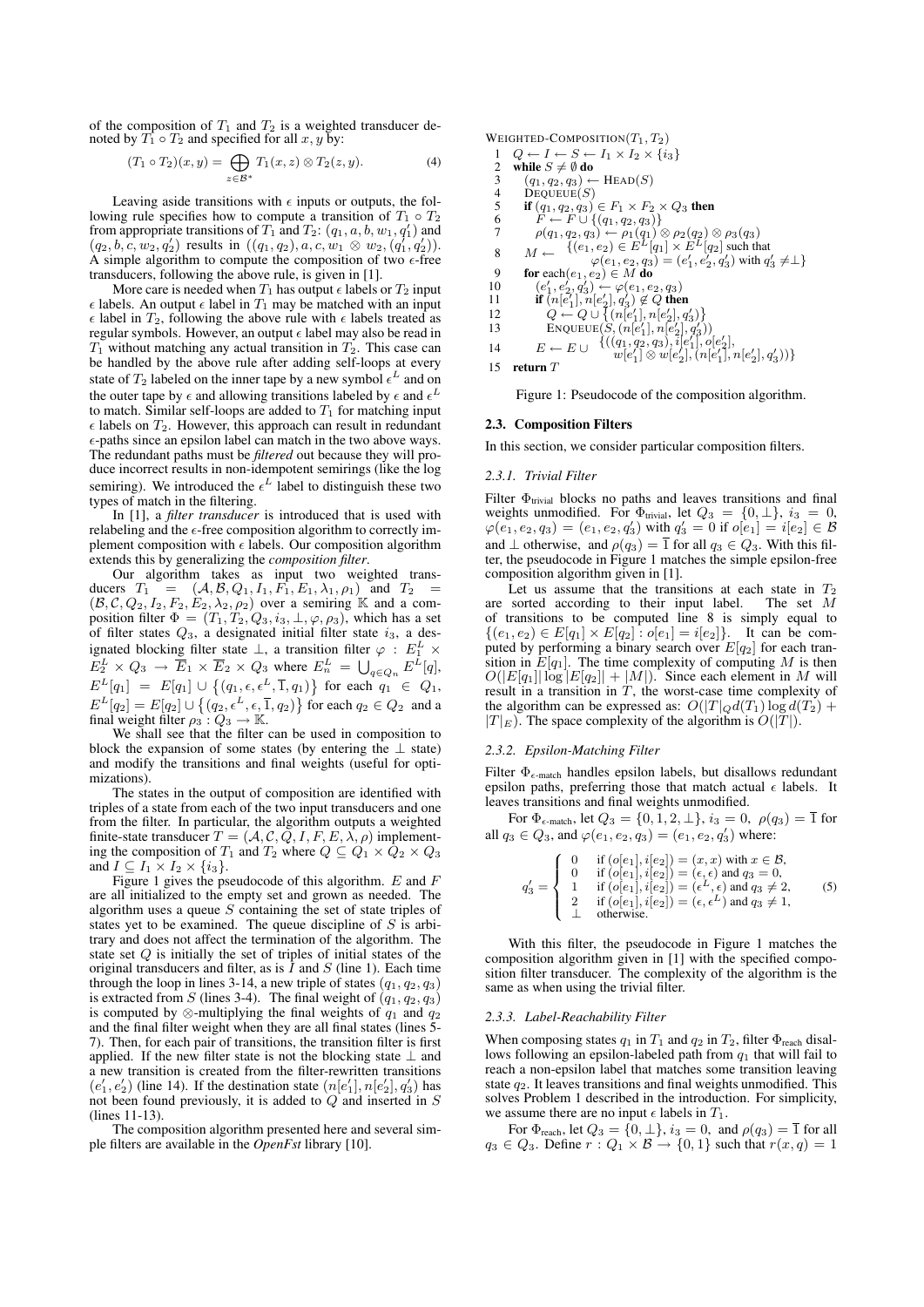if there is a path  $\pi$  from q to some  $q'$  in  $T_1$  with  $o[\pi] = x$ , otherwise let  $r(x, q) = 0$ . Then, let  $\varphi(e_1, e_2, q_3) = (e_1, e_2, 0)$ if  $o[e_1] = i[e_2]$  or  $o[e_1] = \epsilon, i[e_2] = \epsilon^L$ , and for some  $e'_2 \in E[p[e_2]], i[e'_2] \neq \epsilon \text{ and } r(i[e'_2], n[e_1]) = 1. \text{ Otherwise let }$  $\varphi(e_1, e_2, q_3) = (e_1, e_2, \perp).$ 

Let us denote by  $c_r(T_1)$  the cost of performing one reachability query in  $T_1$  using r, by  $S_r(T_1)$  the total space required for r, and by  $d_eT_1$  the maximal number of output- $\epsilon$  transitions at a state in  $T_1$ . The worst-case time complexity of the algorithm is:  $O(|T|_Q(d(T_1) \log d(T_2) + d_{\epsilon}(T_1)c_r(T_1)) + |T|_E)$ , and the space complexity is  $\tilde{O}(|T| + S_r(T_1)).$ 

There are different ways we can represent  $r$  and they will lead to different complexities for composition. We will assume for our analysis, whatever its representation, that  $r$  is precomputed and stored with  $T_1$ . In general, we exclude any  $T$ -specific precomputation from composition's time complexity.

*Point Representation of*  $r$ : Define  $R_q = \{x \in \mathcal{B}$  :  $r(x,q) = 1$  for each state  $q \in T_1$ . If the labels in  $R_q$ are stored in a linked list, traversed linearly and each matched against sorted input labels in  $T_2$  using binary search, then  $c_r(T_1) = \max_q |R_q| \log d(T_2)$  and  $S_r(T_1) = \sum_q |R_q|$ .

*Interval Representation of r*: We can use intervals to rep-<br>resent  $R_q$  if  $\mathcal{B} = [1, |\mathcal{B}|] \subset \mathbb{N}$  by defining  $I_q = \{ [x, y) :$  $x, y \in \mathbb{N}, [x, y) \subseteq R_q, x-1 \notin R_q, y \notin R_q$ . If the intervals in  $I_q$  are stored in a linked list, traversed linearly and each matched against sorted input labels in  $T_2$  using (lowerbound) binary search, then  $c_r(T_1) = \max_q |I_q| \log d(T_2)$  and  $S_r(T_1) = \sum_q |I_q|.$ 

Assuming the particular numbering of the labels is arbitrary, let permutation  $\Pi : \mathcal{B} \to \mathcal{B}$  be a bijection that is used to relabel both  $T_1$  and  $T_2$  prior to composition. Among the  $|\mathcal{B}|!$ different possible such permutations, some could result in far fewer intervals in  $I_q$  than others. In fact, there may exist a  $\Pi$ that results in one interval per  $I_q$ . Consider the  $|\mathcal{B}| \times |Q_1|$  matrix **R** with  $\mathbf{R}[i, j] = r(i, j)$ . The condition that the  $I_q$  each contain a single interval is equivalent to the property that the ones in the columns of  $\bf{R}$  are consecutive. A binary matrix  $\bf{R}$ that has a permutation of rows that results in columns with consecutive ones is said to have the *Consecutive One's Property* (C1P). The problem has been extensively studied and has many applications  $[5, 6, 7, 8]$ . There are linear algorithms to find a permutation if it exists; the first, due to Booth and Lucker, was based on PQ-trees [5]. There are approximate algorithms when an exact solution does not exist [9]. Our speech applications to follow all admit C1P. As such, the interval representaion of  $r$ results in a significant complexity reduction over the point representation.

#### *2.3.4. Label-Reachability Filter with Label Pushing*

When matching an  $\epsilon$ -transition  $e_1$  in  $q_1$  with an  $\epsilon^L$ -loop in  $q_2$ , the  $\Phi$ <sub>reach</sub> filter allows this match if and only the set of transitions in  $q_2$  that match the future in  $n[e_1]$  is non-empty. In the special case where this set contains a unique transition  $e'_2$ , the  $\Phi_{\text{push-label}}$ filter allows  $e_1$  to match  $e'_2$ , resulting in the early output of  $o[e'_2]$ . This solves Problem 2 described in the introduction.

For  $\Phi_{\text{push-label}},$  let  $Q_3 = \{\epsilon, \bot\} \cup \mathcal{B},$   $i_3 = \epsilon \ \text{ and } \rho(q_3) = \overline{1}$ if  $q_3 = \epsilon$  and  $\rho(q_3) = \overline{0}$  otherwise. Let  $\varphi(e_1, e_2, q_3) =$  $(e_1, e_2, \epsilon)$  if  $q_3 = \epsilon$  and  $o[e_1] = i[e_2]$ , or if  $q_3 = o[e_1] = \epsilon$ ,  $i[e_2] = \epsilon^L$  and  $|\{e \in E[q_2] : r(n[e_1], i[e]) = 1\}| \geq 2$ , or if  $q_3 = o[e_1] \neq \epsilon$  and  $i[e_2] = \epsilon^L$ . Let  $\varphi(e_1, e_2, q_3) =$  $(e_1, e_2, q_3)$  if  $q_3 \neq \epsilon$ ,  $o[e_1] = \epsilon$ ,  $i[e_2] = \epsilon^L$  and  $r(n[e_1], q_3) =$ 1. Let  $\varphi(e_1, e_2, \epsilon) = (e_1, e'_2, i[e'_2])$  if  $o[e_1] = \epsilon, i[e_2] = \epsilon^L$ and  $\{e \in E[q_2] : r(n[e_1], i[e]) = 1\} = \{e_2'\}.$  Otherwise, let  $\varphi(e_1, e_2, q_3) = (e_1, e_2, \perp).$ 

The complexity of the algorithm is the same as when using the label-reachability filter.

### *2.3.5. Label-Reachability Filter with Weight Pushing*

Similarily, when matching an  $\epsilon$ -transition  $e_1$  in  $q_1$  with an  $\epsilon^L$ loop in  $q_2$  we can use r to compute the set of transitions in  $q_2$ that match the furure in  $n[e_1]$ . The  $\Phi_{\text{push-weight}}$  filter allows the early output of the sum of weights of these prospective matches. This solves Problem 3 described in the introduction. We assume that any element x in K admits a  $\otimes$ -inverse denoted by  $x^{-1}$ .

For  $\Phi$ <sub>push-weight</sub>, let  $Q_3 = \mathbb{K}$ ,  $i_3 = \overline{1}$ ,  $\bot = \overline{0}$  and  $\rho(q_3) = q_3^{-1}$  for all  $q_3$  in  $Q_3$ . Define  $w_r : Q_1 \times Q_2 \rightarrow \mathbb{K}$ such that  $w_r(q_1, q_2) = \bigoplus_{e \in E[q_2], r(q_1, i[e]) = 1} w[e]$ . Then, let  $\varphi(e_1, e_2, q_3) = (e_1, (p[e_2], i[e_2], o[e_2], w', n[e_2]), q'_3)$  where:  $q'_3$  = 1 and  $w' = q_3^{-1} \otimes w[e_2]$  if  $o[e_1] = i[e_2], q'_3$  =  $w_r(n[e_1], q_2)$  and  $w' = q_3^{-1} \otimes q'_3$  if  $o[e_1] = \epsilon$  and  $i[e_2] = \epsilon^L$ and  $q'_3 = \overline{0}$  and  $w' = w[e_2]$  otherwise.

The use of this filter can results in a significant increase in complexity over the label-reachability filter due to the cost of computing  $w_r$  for each potential  $\epsilon$ -match. However, when K is also a ring (like the log semiring for instance) and when using the interval representation, the computational cost increase can be avoided by precomputing, for each transition  $e$  in  $T_2$ , the sum of the weight of all the transitions in  $p[e]$  with input label strictly less than  $i[e]$ . The contribution of each interval in  $I_{n[e_1]}$  to  $w_r(n[e_1], q_2)$  can then be computed by finding the transitions in  $q_2$  corresponding to the lower and upper-bound of the match with that interval and taking the ⊕-difference of the corresponding precomputed cumulative weights.

# 3. Speech Recognition Applications

### 3.1. Methods

In the previous section, we presented composition filters that solve the three problems, described in the introduction, that are encountered when using standard composition for the speech transducer construction in Eq. 2, Of course, we need all these problems solved together. For this, we created a composition filter that combines features of the several filters presented above into a filter that used interval-based reachability testing with label and weight pushing and allowed epsilons on both transducers in composition.

We then used this for the construction in Eq. 2.  $L$  is constructed by first building a transducer that is a union of unique word pronunciations (subscripting words with multiple pronuncations as needed). This clearly satisfies C1P. Determinization (by forming a tree), minimization as an automaton (by merging equivalent futures), closure of this transducer (by leaving non-trivial futures unchanged) and composition with the context dependency transducer  $C$  (by splitting states without changing their futures) preserve C1P when applied to L.

#### 3.2. Experiments

We evaluate these composition alternatives with recognition transducers compiled statically offline and using run-time expansion in two LVCSR tasks.

The baseline acoustic model used for these experiments is trained on Perceptual Linear Prediction (PLP) cepstra, uses a linear discriminative analysis transform to project from 9 consecutive 13-dimensional frames to a 39-dimensional feature space and uses semi-tied covarianecs. The acoustic model is triphonic, using about 8k tied states, modeling emission using 16-component Gaussian mixture densities. In addition to the baseline acoustic model, a feature space speaker adaptive model is used.

The first task evaluated is a Broadcast News (BN) system trained on the 96 and 97 DARPA Hub4 acoustic model training sets (about 150 hours of data) and the 1996 Hub4 CSR language model training set (128M words). This system uses a Good-Turing smoothed 4-gram language model, pruned using the Seymore-Rosenfeld algorithm to about 8M n-grams for a